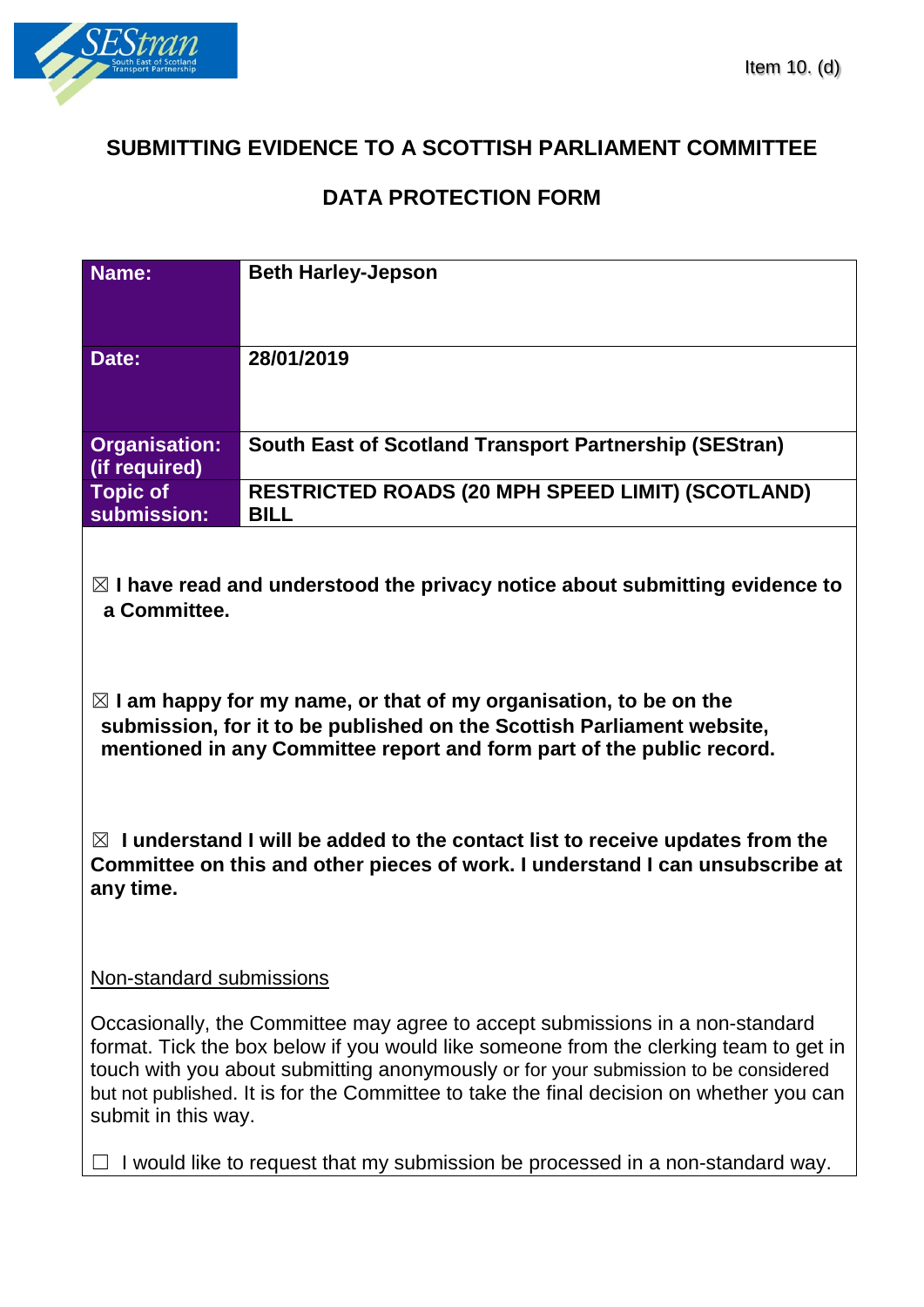## **RURAL ECONOMY AND CONNECTIVITY COMMITTEE**

### **RESTRICTED ROADS (20 MPH SPEED LIMIT) (SCOTLAND) BILL**

#### **SUBMISSION FROM SEStran**

#### **Is reducing the speed limit to 20mph the best way of achieving the aims of the bill?**

In line with SEStran's objectives laid out in our Regional Transport Strategy (RTS)<sup>[1](#page-1-0)</sup>, SEStran believes that the available evidence demonstrates that a change to the default speed limit to 20mph on restricted roads will improve safety for road and transport users and as such achieve the aims of the bill.

The aims of the bill align strongly with SEStran's key objectives relating to safety and health for the South East of Scotland including:

- Improve safety
- Reduce accidents
- Increase trips by walk/cycle
- Improve air quality
- Reduce transport noise

As outlined in our submission to the initial consultation on this bill, the reduction in the speed limit to 20mph could help to meet the above objectives and equally the aims of the bill. In summary:

- the Royal Society for the Prevention of Accidents' Road Safety Factsheet<sup>[2](#page-1-1)</sup> demonstrates a fatality risk of 1.5% at 20mph versus 8% at 30mph. Clearly, a link exists between average speed limits and the number and severity of collisions. It is therefore likely that changing the default speed limit from 30mph to 20mph on restricted roads will reduce accidents and improve safety.
- SEStran encourages active travel as a mode of transport. From the 2014 Steer Davies Gleave Report 'Research into the impacts of 20mph speed limits and zones'[3,](#page-1-2) it is noted that 20mph schemes may encourage walking and cycling by positively affecting safety and perceptions of safety.
- A 2018 Department for Transport report<sup>[4](#page-1-3)</sup> found that 20mph limits result in small increases in the number of people reporting travelling on foot or by bike. The proposed Bill would improve the perception of active travel as a safe and healthy

<sup>&</sup>lt;u>.</u> <sup>1</sup> <http://www.sestran.gov.uk/wp-content/uploads/2017/01/Regional-Transport-Strategy.pdf>

<span id="page-1-1"></span><span id="page-1-0"></span><sup>2</sup> <https://www.rospa.com/rospaweb/docs/advice-services/road-safety/drivers/20-mph-zone-factsheet.pdf>

<span id="page-1-2"></span><sup>3</sup> <http://www.roadsafetyknowledgecentre.org.uk/downloads/20mph-reportv1.0-FINAL.pdf>

<span id="page-1-3"></span><sup>4</sup> [https://assets.publishing.service.gov.uk/government/uploads/system/uploads/attachment\\_data/file/757307/20mph](https://assets.publishing.service.gov.uk/government/uploads/system/uploads/attachment_data/file/757307/20mph-headlinereport.pdf)[headlinereport.pdf](https://assets.publishing.service.gov.uk/government/uploads/system/uploads/attachment_data/file/757307/20mph-headlinereport.pdf)